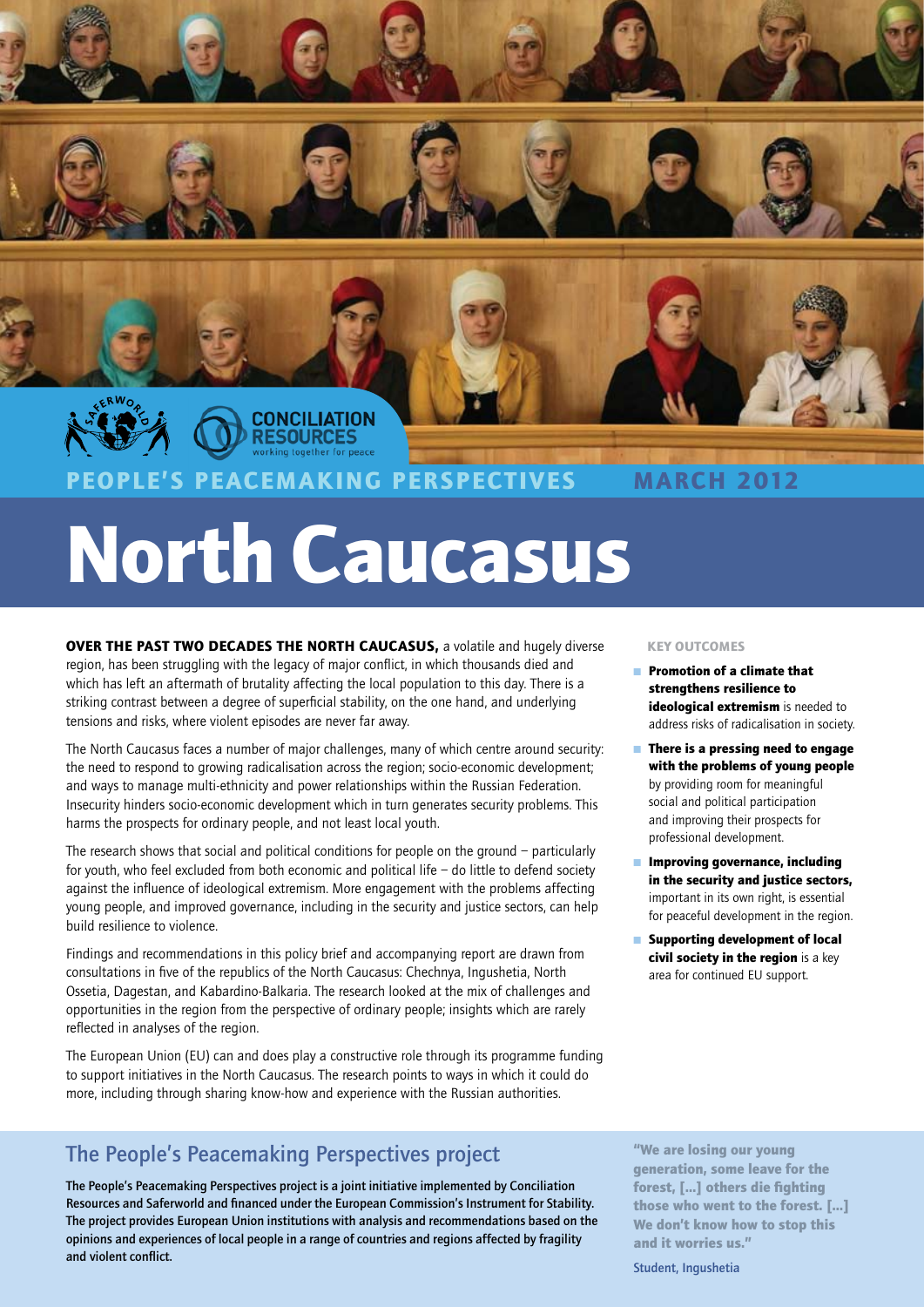## Findings and Recommendations

## 1.

## Promotion of a climate that strengthens resilience

to ideological extremism is needed to address risks of radicalisation in society.



A lack of tolerance towards diversity, ethnic barriers and group loyalties are a feature of societies in the North Caucasus. The disconnect between formal political tolerance and prevailing social intolerance undermines trust at many levels, not just between people, but also between people and authorities. Weak community resilience, coupled with intolerance and societal divisions, allow radical religious movements to spread insecurity and destabilise societies in the region. In 2011, over a thousand people were killed or wounded in armed clashes and explosions.

Participants in group discussions felt that negative attitudes in other parts of Russia towards people from the Caucasus have knock-on effects within society in the North Caucasus, accentuating perceived divisions in society and adding to a sense of broader marginalisation. While not explored in the study, a more tangible 'North Caucasian' identity is forming as a reaction to the rise of these 'anti-Caucasian' attitudes in other parts of the Russian Federation. Media coverage and standards of reporting on the region bear a large portion of responsibility in this respect.



regions, Ingushetia. © ЕLENA MICHAJLOWSKA

"I am worried that I observe the growth of nationalism. Artificially it's started to pit us against each other." *Participant in group discussion, Kabardino-Balkaria* 

In group discussions and interviews people felt that, unless actions taken by the authorities to counter radicalisation and terrorism are transparent and less focused on 'hard security' objectives, they are likely to be ineffective and more likely to be counter-productive. The cooperation of communities in efforts to tackle and prevent radicalisation and insecurity would be better achieved through engagement. consultation and a well-tailored development agenda, which meets locally identified needs. An accountable and rulesbased environment is needed that offers people, particularly the young, meaningful prospects and opportunities for the future.

"People should become more humane, respectful, understand each other, laws should function on the territory of our republic, relations should be equal [...]. People of different nationalities should be tolerant of one another."

*Views expressed by participants in discussion group, Chechnya* 

#### Recommendations

- $\blacksquare$  The EU should build on existing dialogue with Russia to advocate more strongly the idea of political pluralism, ethnic and religious tolerance and active citizen participation in public affairs.
- $\blacksquare$  Explore opportunities to share experience and know-how with Russia on communitybased approaches to security and justice provision, to enhance and build on expertise in this area.
- $\blacksquare$  Encourage the Russian government to clarify and precisely define by law what constitutes hate speech; so that they explain those standards to those involved in the public sphere in the republics, e.g. media, education and activist groups, and hold them accountable if they use hate speech.
- $\blacksquare$  Donors should explore with the Russian Government and civil society actors how global influences interact with local problems and grievances; which local issues are used in order to mobilise and recruit people for extremist movements, and establish how the causes underlying these problems can be addressed.
- Encourage the Russian authorities' efforts to combat violent extremism through a preventative, rather than a reactive and punitive, approach.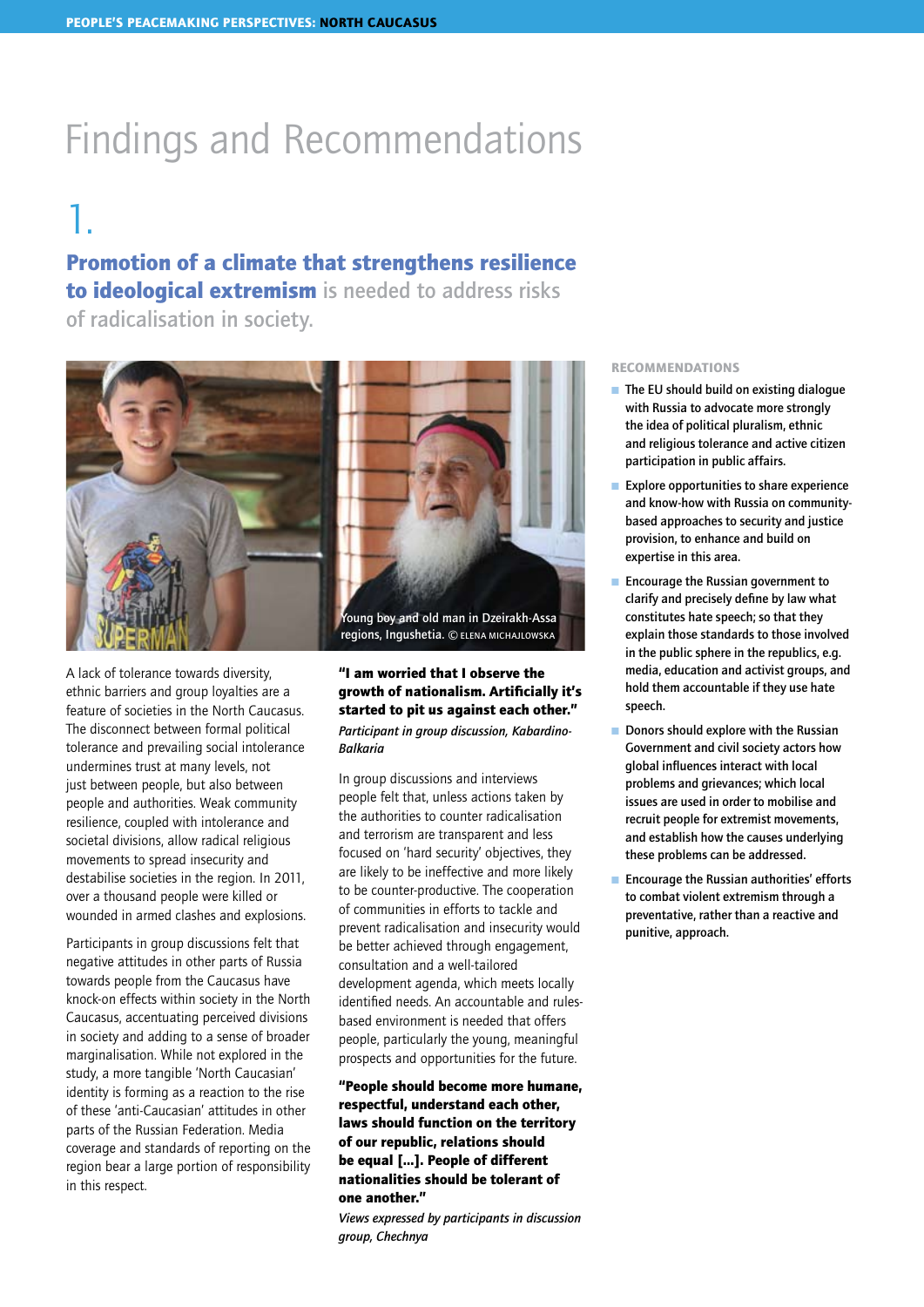## 2.

## There is a pressing need to engage with the problems of young people by providing room for meaningful social and political participation and improving their prospects for professional development.

Young people make up a growing proportion of the population in the North Caucasus and face a number of pressing challenges. Unemployment, insecurity and tough socio-economic conditions rank among the problems. Widespread discontent among youth was reflected by participants in the consultations. This stems from a lack of political participation, a dearth of opportunities for self-fulfilment, a degree of moral decay in society, a governance system based on patronage, the absence of rule of law, pervasive corruption, dishonesty in official structures and an inability to get a job on merit.

These factors are compounded by the lack of ideas and initiative on how this can be changed, how young people can be part of that change and break with prevailing attitudes and behaviour.

### "When we manage to get positions in the state structures, we will take bribes in exactly the same way. It is impossible to reject money." *University students, group discussion, Dagestan*

The experience of the last decade shows that youth problems, mitigated in earlier times by the traditions of Soviet upbringing and social organisation at the workplace, have emerged as a potentially destabilising issue. Those consulted cited a range of motivations by young people to join Islamist groups, reflecting a more general lack of understanding about the latter's appeal:

"Some people 'head for the forest' because of discontent with the existing situation; some because they adhere to their views, and there are some who join because of money." *Youth participant, rural discussion group, Chechnya* 

The conclusions of the consultations that took place point to the need for more opportunities for the younger age-group to give them hope and enhance their prospects. For example, with diminished possibilities on offer, recreation activities for male youths tend to centre around sports clubs, mosques, the internet and visiting relatives. In such conditions, young people have plenty of pent-up energy and lack avenues for meaningful engagement in society or somewhere to belong and need more opportunities for outside contacts across social and ethnic divides.

## "I would prefer my children to study outside [the region] because they say that it is impossible to get a job with the education obtained in our republic."

*Participant in discussion group, Kabardino-Balkaria*

Young people in the Caucasus are not unique in their attitudes and desire to rebel. It is natural for youth to be fascinated by bigger causes than careerism and consumerism, especially at times when society is changing. Yet, a recurrent theme in the research was the gap between the more religious younger generation and their Sovietised parents and grandparents, and a shared desire of many young people to leave the North Caucasus.

### "Unemployment, violation of rights, lack of security, lack of recreation facilities, lack of conditions for entertainment, housing problems and some people want to get an education."

*Participants, youth discussion group, Chechnya*

#### Recommendations

- Support for dialogue and people-to-people contacts, focusing on youth initiatives, across social and ethnic divides is essential. The EU could explore further support for this in consultation with the Russian Government.
- n In measures targeted to reach youth, including those aimed at preventing ideological extremism, the Russian authorities should be encouraged to transparently use innovative communication technologies that young people use, such as social media, internet, and mobile phone technology.
- The EU Delegation should fund activities focused on improving the competencies of youth institutions, such as sports clubs, to ensure they contribute to young people's positive development by strengthening teaching skills of trainers to enable them also to act as youth mentors.
- Support youth activities that encourage self-reflection, challenge stereotypes, and promote critical thinking, as well as socially responsible action.
- $\blacksquare$  In consultation with young people, donor programming should identify recreation activities that are attractive to young people and suited to the local context, and identify opportunities for federal and republic authorities to help develop facilities in these areas.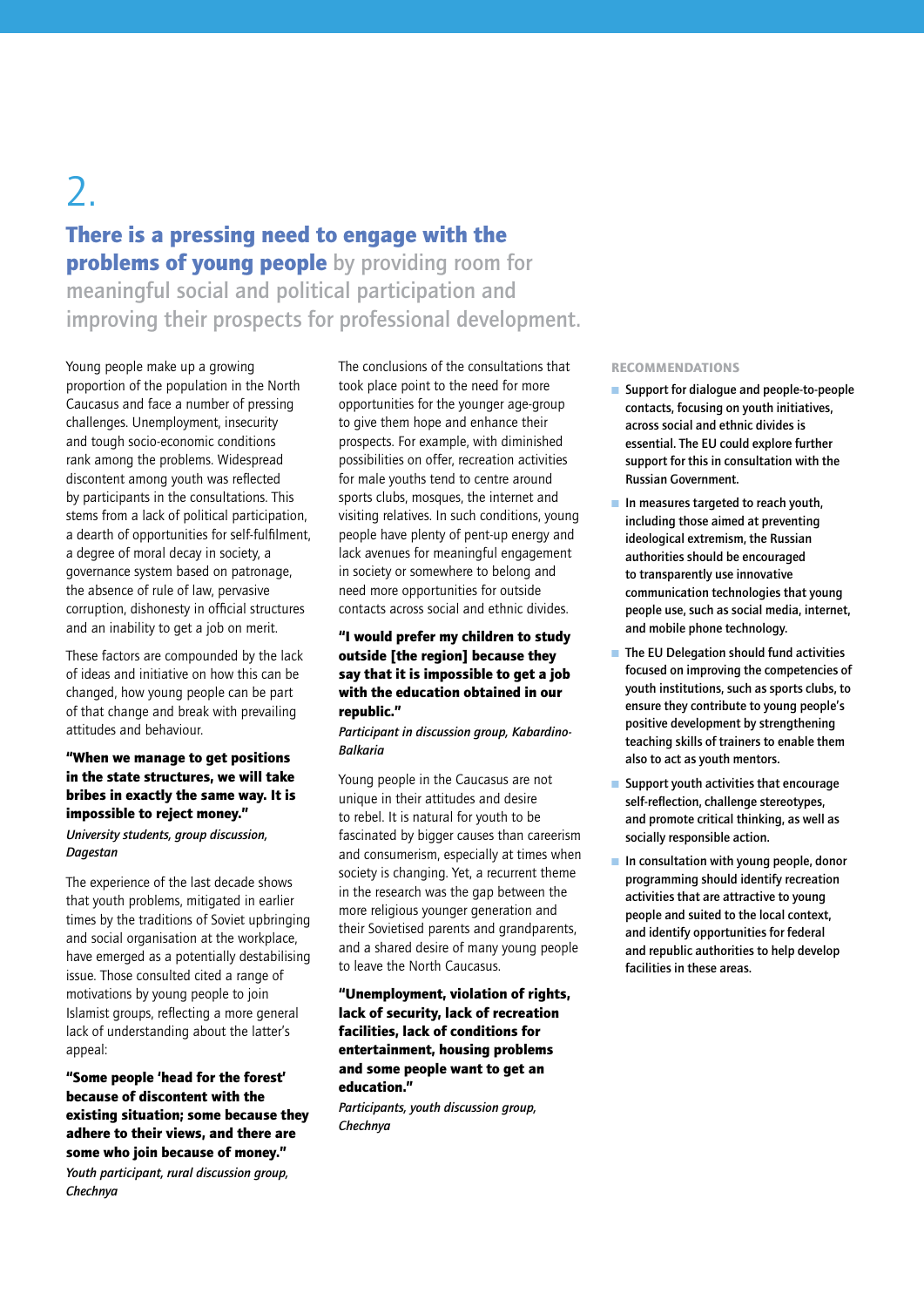## 3. Improving governance, including in the security and justice sectors, important in its own right, is essential for peaceful development in the region.

In all republics participants cite methods used by security agencies as often unlawful and cruel, including shooting and killing of suspects instead of detaining and putting them through a due legal process. They also cite torture, arbitrary detentions, arrests of relatives of Islamist suspects, and pinning blame for unresolved cases on innocent people. A lack of transparency in detentions and prosecutions of cases of violent radicalism leaves local society suspicious of their fairness and makes it harder for the authorities to win the support of communities in efforts to increase security.

Another governance challenge across the republics is patronage. Political elites tend to form along clan ties and constitute a close-knit network of family members and kinsfolk, who enjoy exclusive access to administrative resources. Participants expressed high levels of mistrust and at times frustration towards the republic institutions. This is due to irresponsiveness, lack of representation, corruption and the fact that patronage, rather than merit, determines position and employment opportunities. The federal authorities are blamed for other failings.

"Here, a business without a civil servant's seat or backing is an empty shell. If you don't have a state official on your side you have no levers of executive power; therefore your business would suffer, they will try to make you incur losses and take the business away from you."

*Businessman, discussion group, Kabardino-Balkaria* 

The sense of injustice and exclusion that this can create is a further driver of tensions in society; in consultations, issues of governance came out more strongly than ethnicity as a driver of insecurity. Ethnic Russians in the North Caucasus can also fall into the category of those suffering from a feeling of exclusion.

Again, improved political and economic governance and promoting the rule of law can go a long way to alleviating perceived and real tensions.

#### "Everything is for sale...whoever has money always goes unpunished." *Discussion group, Vladikavkaz, North Ossetia*

Some republic authorities have made an attempt to foster dialogue with society. This needs to be replicated more widely, to engage and give more buy-in locally. The situation varied from Chechnya, where the republic is governed by 'command methods', to Dagestan and Ingushetia where there is relatively more openness, a freer media and politicians are more accessible for communication and dialogue, though there is some way to go.

## "We are open and have come out of the underground. But we are ready to go back at any time, because we are not confident that the new policy is serious and lasting."

*Interview with a Salafi respondent, Dagestan* 

Participants in discussion groups and those interviewed in Chechnya indicated that society is gradually becoming more demanding and there is a growing constituency which is concerned not only with daily bread, but wider civic engagement.

"We are not content with the political order of our life, i.e. the lack of opportunity to influence those in power. People elect those who are already chosen. Everything happens here because those on top [...] decided everything between themselves."

*Youth participant, discussion group, Chechnya*

#### Recommendations

- $\blacksquare$  Encourage the idea of initiatives through which citizens can hold politicians and officials to account e.g. effective public inquiry mechanisms, and complaints procedures such as hotlines and independent ombudspersons.
- $\blacksquare$  Be supportive of practical steps to include governance indicators (such as perception of corruption existence of independent media, freedom of non-governmental organisations (NGOs), quality of management) into the monitoring system operated by the Ministry of Regional Development, which regularly conducts surveys.
- $\blacksquare$  Share with the Russian authorities the western experience of public cooperation and openness which allows civil society and journalists to monitor police and other law enforcement officials' work where possible, including detention operations.
- Promote the idea of adopting communitybased policing methods, encouraging security structures, particularly police, to regularly meet and cooperate with communities in addressing security concerns.
- Recognising that it is a matter for the Russian authorities to decide, suggest the idea of regular debates on main issues of public concern, in which all relevant stakeholders, including marginalised groups and a diversity of opinion is represented.
- $\blacksquare$  In cooperation with the North Caucasus Federal District authorities, the EU Delegation could support the publication of independent annual reports locally on issues of social tension and the human rights situation in the region. Leading NGOs and the District's Public Council could act as founders of such a periodical.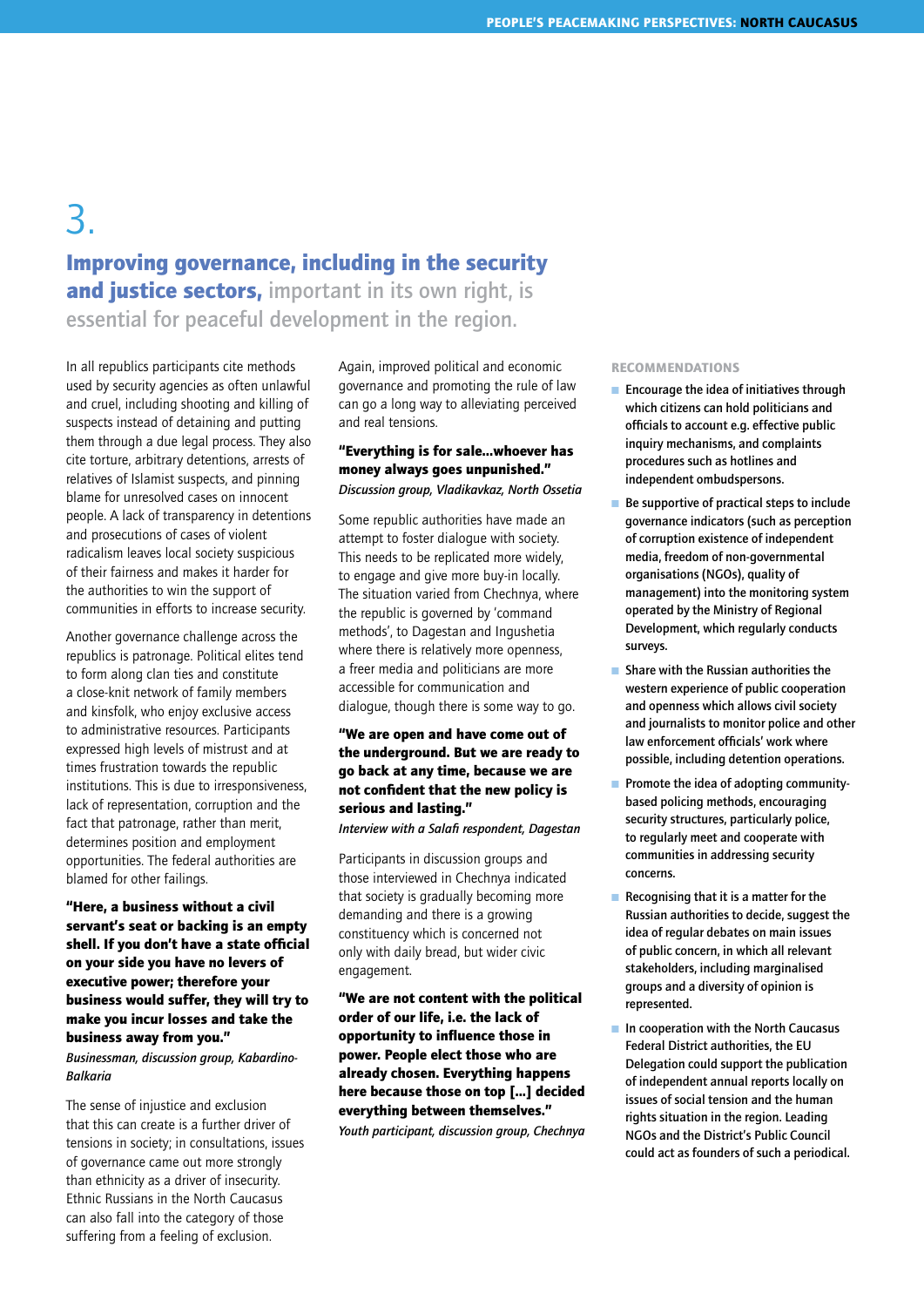#### People's Peacemaking Perspectives: north caucasus

A village school near Mugi in Dagestan. ©sergey maximishin/panos

## 4. Supporting development of local civil society in

**the region** is a key area for continued EU support.

The ability of communities to actively address their problems, defend their interests, or articulate needs through NGOs is low; many prefer to get things done through relatives instead. Often the civil society sector is inward looking and functions in isolation from mainstream society.

### "There are some positive changes, but they happen slower than we wish them [...] Our citizens do not hurry to receive aid in consultative centres and public organisations, even knowing that an NGO exists and is ready to help."

*Participant, discussion group, Kabardino-Balkaria*

Levels of civic activism vary. For example, over eighty public organisations are registered in Kabardino-Balkaria, one-third of them being youth organisations and one-quarter are different kinds of nationalcultural centres. However, only a few of all registered organisations are active. This sometimes comes down to lack of qualified staff and lack of coordination.

Central Russian NGOs have found it difficult to engage in some republics; they have been unable to find people to work with them because of pressure from the authorities. Similarly, few donor organisations and international NGOs have a presence in the region outside Chechnya, limiting their ability to support relevant and informed programmes and initiatives. Work to support and build the capacity of local civil society and foster outside contacts is important, not only so they can champion improved governance, but also to increase information and understanding about the region.

"There is more freedom here than in other republics – but my colleagues paid for this with their lives. If they kill me, someone else will come in my place. We are treated the way we allow ourselves to be treated." *Human rights activist, Ingushetia* 

#### Recommendations

- $\blacksquare$  Support not only human rights work which deals with the consequences of radicalism and with prosecutions; but also continue to sponsor a preventative and developmental agenda which can help to address some of the root causes.
- $\blacksquare$  In its programming, the EU Delegation should help build the capacity of North Caucasus NGOs, where necessary, so they are able to fulfil donor requirements in the fields of accountability and programme management.
- $\blacksquare$  In cooperation with the federal authorities, prepare and disseminate a publication on the history of federal and international assistance to the North Caucasus in the last twenty years, analysing successes, as well as lessons learned.
- $\blacksquare$  Support the development of local civil society by assisting North Caucasus NGOs to network and cooperate with NGOs from outside the region. That should include indigenous NGOs and community-based organisations, not only large NGOs from elsewhere in Russia.



## State–society relations

Following a series of major terrorist attacks in Kabardino-Balkaria and an appeal from the republic authorities to Moscow, a counterterrorist operation was introduced in several areas in March 2011 to prevent terrorist actions and stabilise the situation. According to residents in the Elbrus district, the authorities were quick to provide information and guidance to the local population about the measures.

"The former head of the police in the Elbrus region helped in this process. He used to come and meet people. He did not hide from anybody, did not go around in an armoured car and all this while the special operation was taking place. It was both a wise and brave step."

In turn the residents started becoming active too, feeling that it was not right to sit and do nothing. Some started upgrading amenities; others renovated the irrigation and drainage systems. Rubbish and large rocks were cleared away, fences were mended; of their own initiative people did things themselves that had not been done for many years.

Yet the closure of the area to tourists under the measures affected residents in the Elbrus district more than most, given their dependence on tourism for income. While not against the operation, they resent the resulting impact on their livelihoods.

"The population has been living in a vacuum for seven months already. The worst is that the people are losing faith in the authorities, because nobody, not one representative, has been here and asked us how we live."

According to an official in the local administration, social tensions arise from the lack of income; many are in need – people even buy bread on loans. But a source of tension also lies in the lack of cooperation "between the state authorities and the community, between the law enforcement agencies and the community, and even the state and the law enforcement agencies." While some improvements had been made, he felt this had not gone far enough.

"The law enforcement agencies are now more in contact with the population and maybe the attitude to them is changing more quickly than to the state authorities. The authorities have in effect displayed indifference to us."